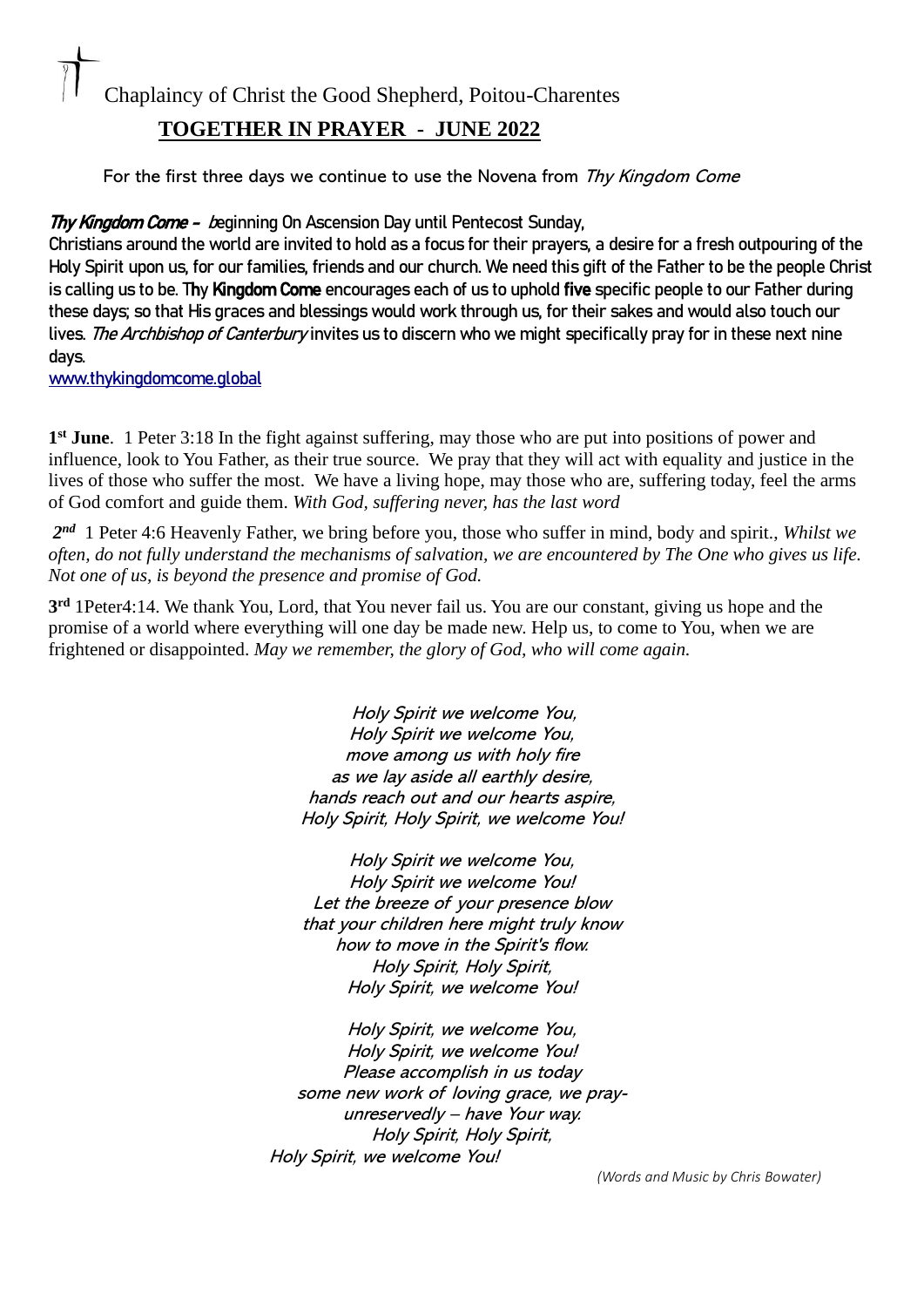4th Father God, Jesus our Lord and Saviour, and Holy Spirit: we celebrate Your presence in our life, and ask that, as we celebrate the gifting of the Holy Spirit to the disciples and the Church's Birthday, you would help us to reflect with thanksgiving on the many blessings we receive daily.

5th Pentecost Sunday – Holy Spirit, we welcome You.

6th Holy Spirit, help us to live and move in your presence.

7th Holy Spirit, we thank you that we may come to you for help and guidance. We thank you that you are our 'Helper' in all circumstances.

8<sup>th</sup> Father God, we pray for the work of the World Health Organisation. We thank you for all agencies seeking to help improve the health status of nations with limited finances.

9th Father God, we pray that in the Church world-wide there will be unity of purpose to help the most needy in our society.

10th Father God, we pray for the work of Unicef, who are seeking to help the most vulnerable in our world.

11th *Barnabas the Apostle* – Lord God Almighty, whose Son Jesus Christ has taught us that it is more blessed to give than to receive: help us by the example of your apostle Barnabas to be generous in our judgments and unselfish in our service; through Jesus Christ our Lord. *(Celebrating Common Prayer)*

12<sup>th</sup> Father God, we pray for all who are called to minister within the Chaplaincy. We thank you for their gifting, and inspirational ministries.

13th Holy Spirit, we ask that you will help us to be discerning in the difficulties others maybe encountering. Help us to be sensitive to your timing as to when to listen, and when to give 'a word in season.'

14th *Basil, the Great and the Fathers of the Eastern Church*. - Father, we thank you for the Church throughout the world. We thank you that we are all created in 'Your Image.' We thank you for the truth that You love all You have created.

14th Father God, we thank you for the completed work of the cross, and the knowledge that 'From Him we come. In Him we are enfolded and to Him we return' *(Quote from ' The Cross and Julian of Norwich' by Adrian Daffern.')* 

15<sup>th</sup> Father God, we pray for all those who have lost loved ones.

16th Father God, we pray for the work of Christian Aid.

17<sup>th</sup> Father God, we pray for all in positions of leadership within the Church. We pray that they will be united in their mission of spiritual guidance and prayerful intercession.

18<sup>th</sup> Father God, help us to recognise our need of Your help. May we be mindful that you have written your laws of love in our hearts, and have given us the Holy Spirit to help us in all we do.

19th Father God, we lift before you all who are persecuted for their belief in your Son Jesus.

20st Lord Jesus, help us to realise that we are never alone, even in our deepest feelings of desolation.